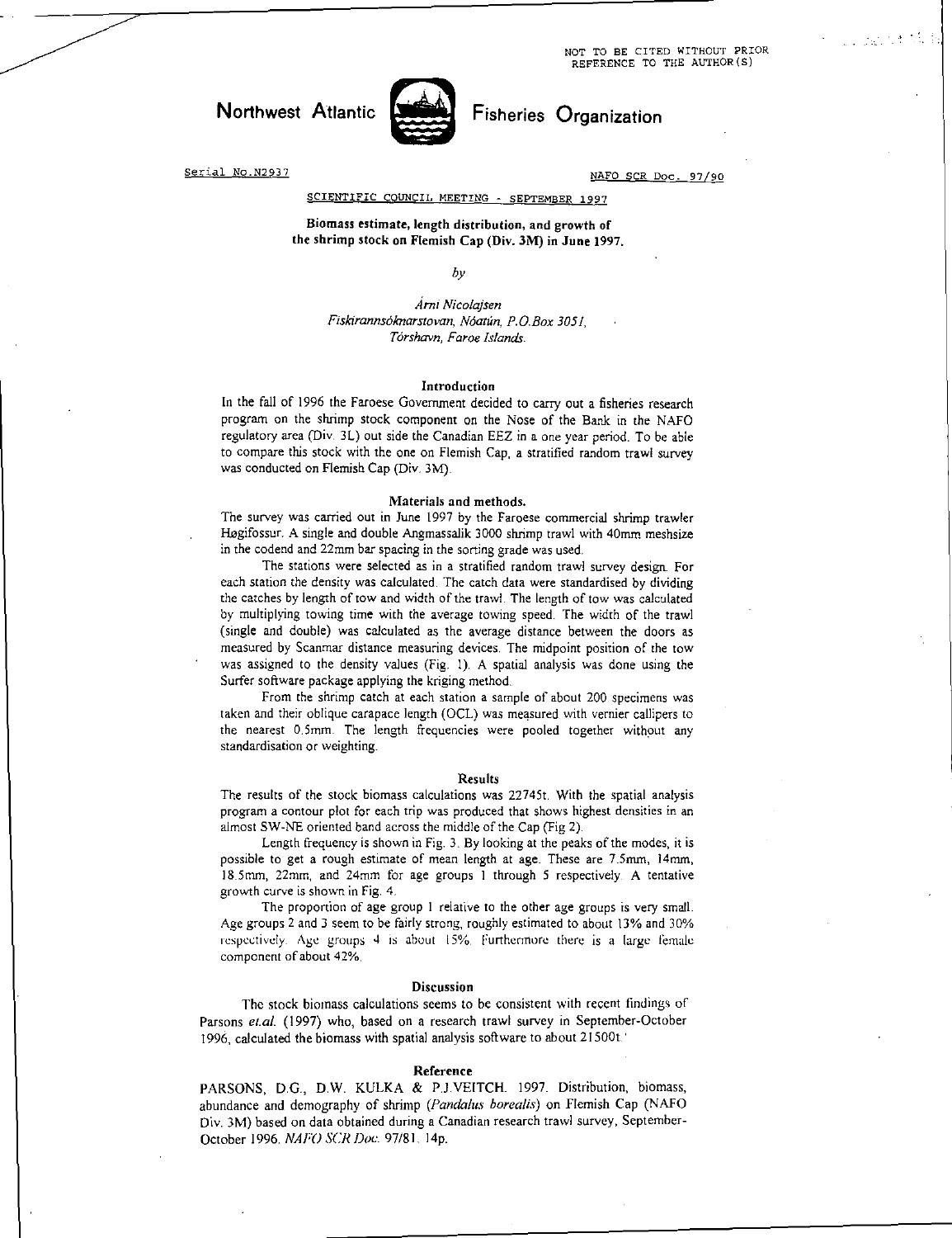- 2 -



Figure 1 Average density (g\*m-2) of northern shrimp at haul midpoint in Div 3M.



Figure 2 Density (g\*m-2) contour plot of northern shrimp in Div 3M.